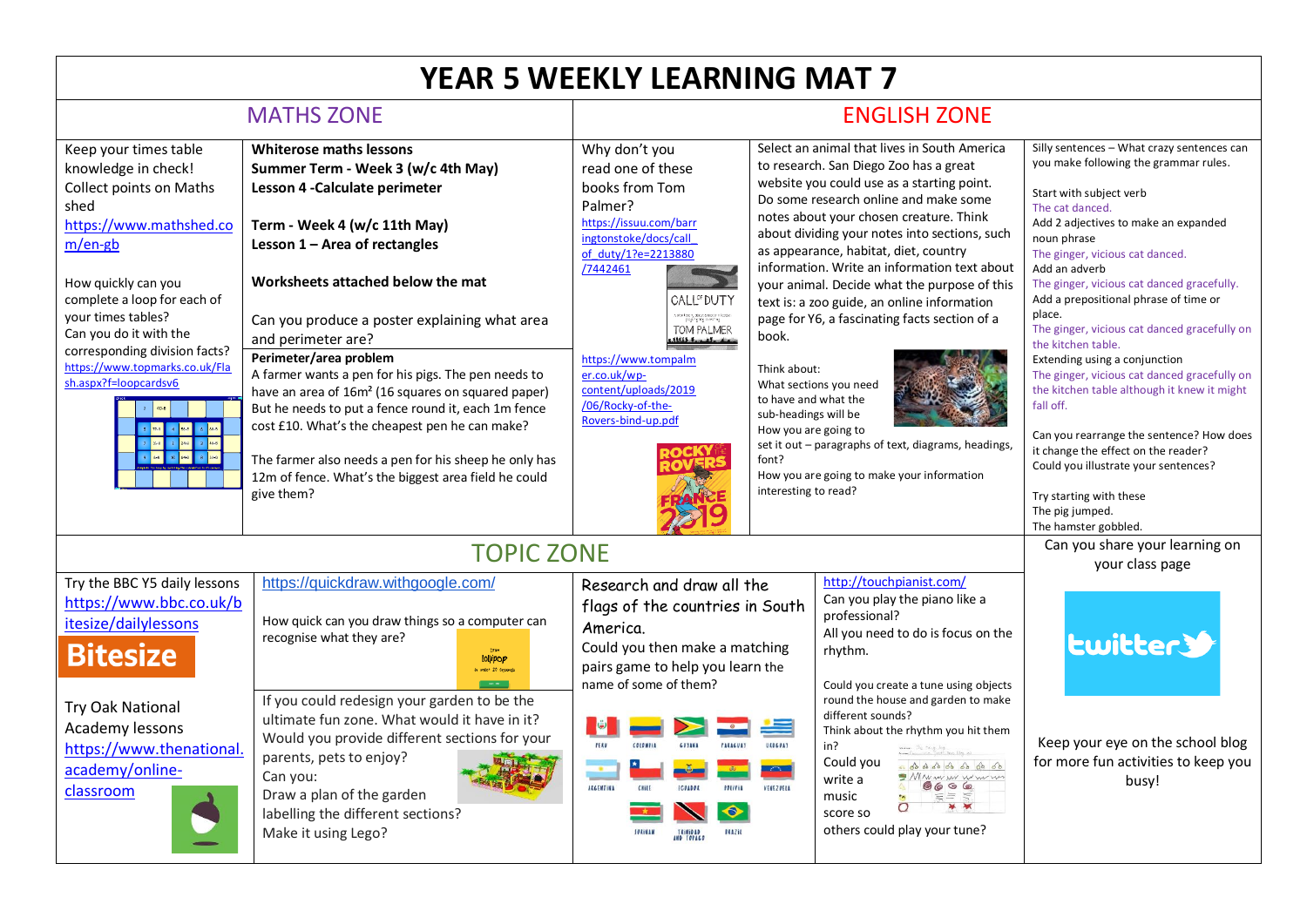

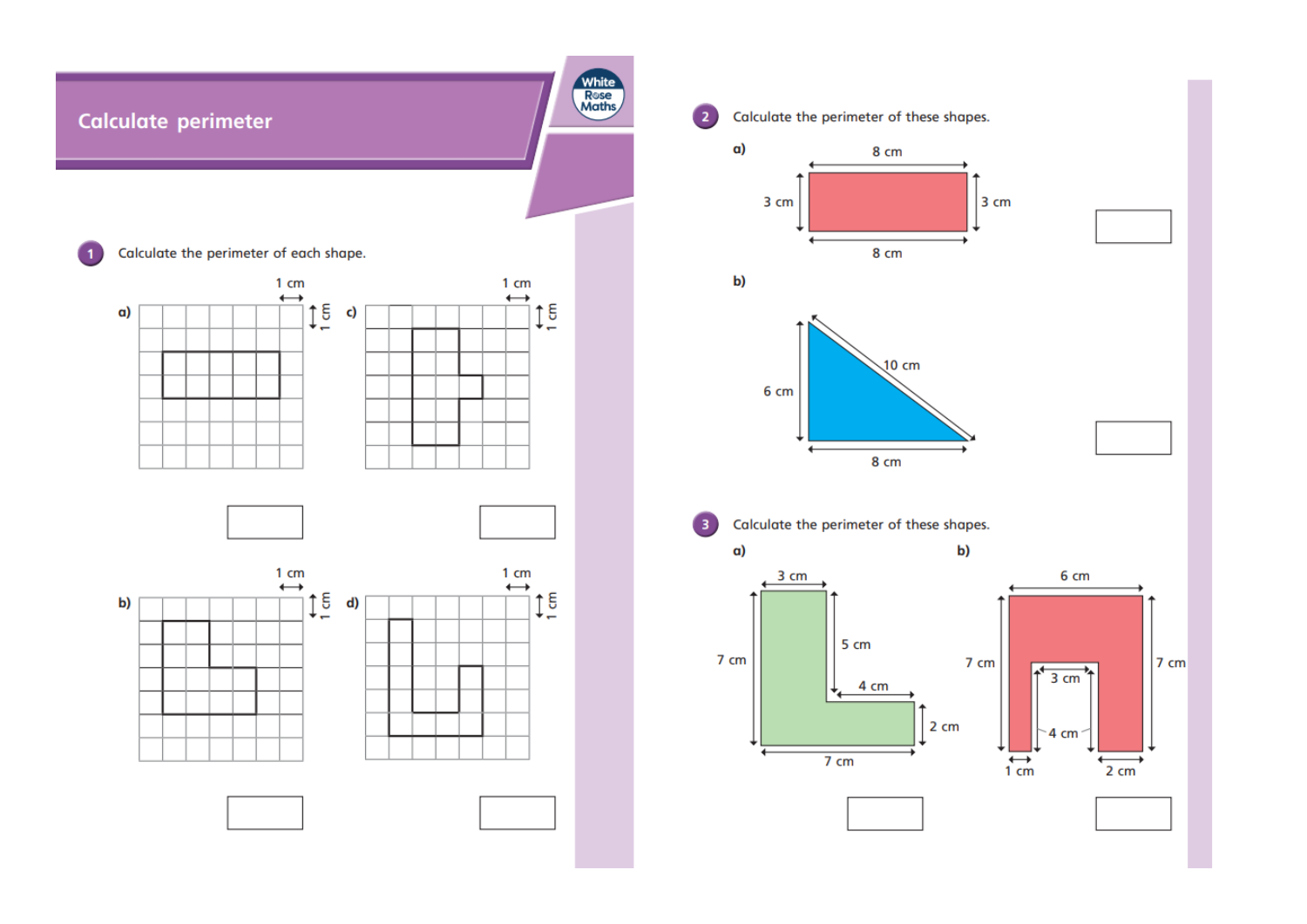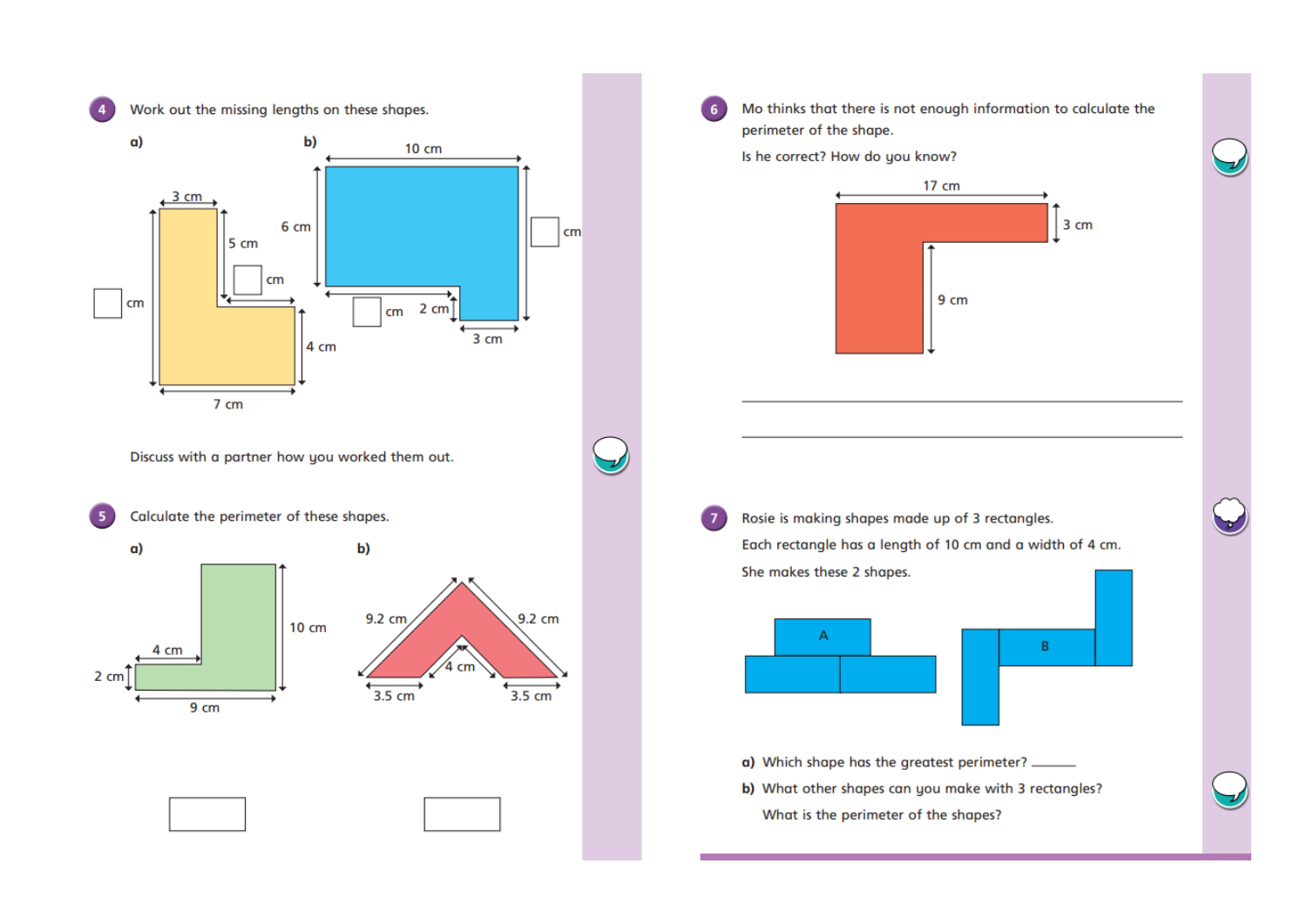

## The area of each square is 1 cm<sup>2</sup>

Work out the area of each rectangle.

















 $\bullet$